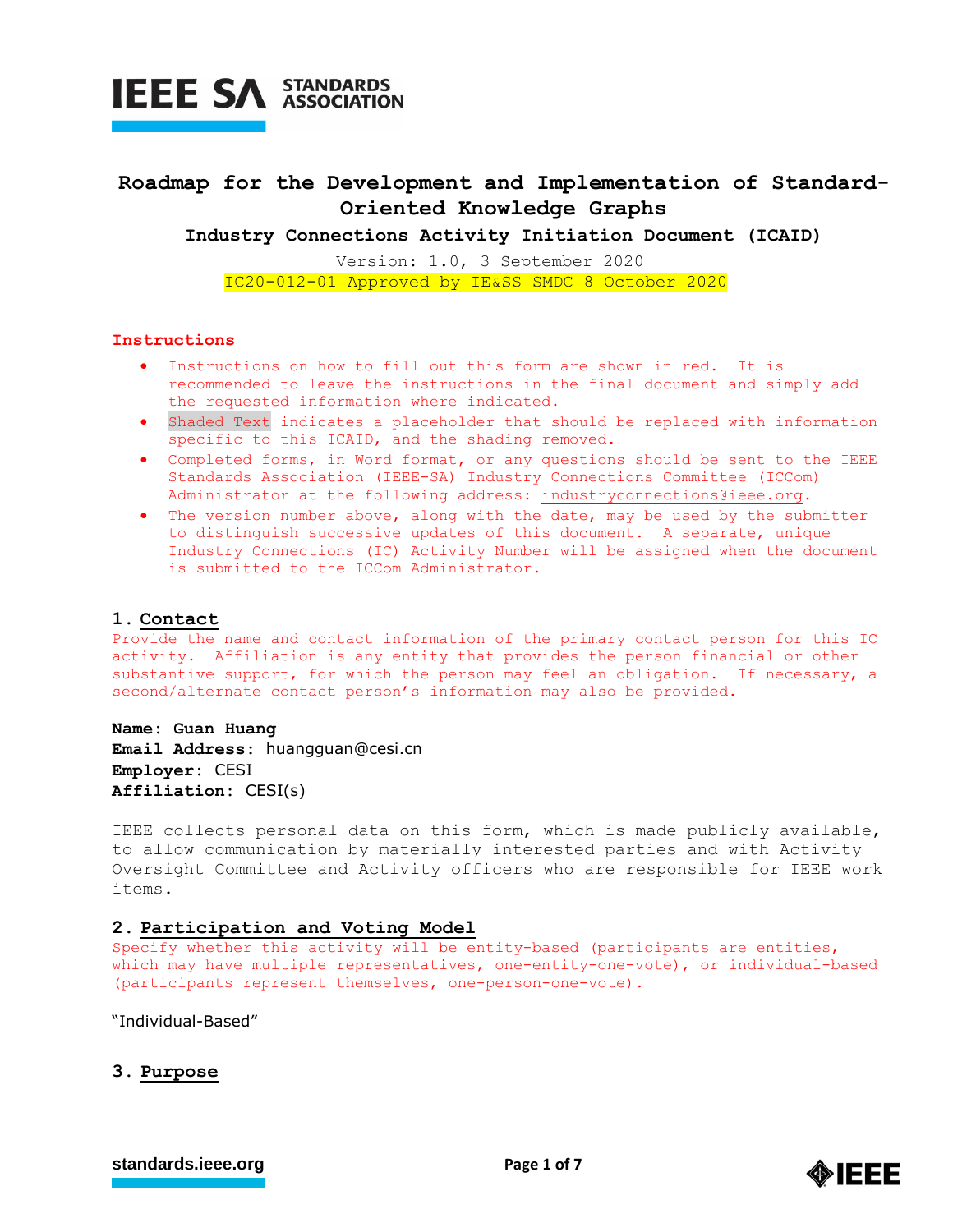## **IEEE SA STANDARDS**

#### **3.1 Motivation and Goal**

Briefly explain the context and motivation for starting this IC activity, and the overall purpose or goal to be accomplished.

At this stage, the main method for most standard users to acquire relevant knowledge in the standard is through paper form standards and simple machine-displayable electronic documents. The way that users obtain standard-oriented knowledge and the form of knowledge presentation is relatively simple, which is not conducive to the promotion and application of standards to a considerable extent. Standard-oriented knowledge graphs technology can effectively solve this problem and realize the transformation from paper-based and machine-displayable standards to machine-readable intelligent standards.

This IC activity assists organizations or users who develop and apply standard-oriented knowledge graphs to have a basic picture about the framework and general construction method. In addition, it may assist the integrators of knowledge graphs to design a generic interface and follow clarified evaluation metrics. Furthermore, standard-oriented knowledge graphs can be integrated, implemented and applied more simply and efficiently.

### **3.2 Related Work**

Provide a brief comparison of this activity to existing, related efforts or standards of which you are aware (industry associations, consortia, standardization activities, etc.).

Through the research and application of standard-oriented knowledge graphs, the traditional standards based on paper or electronic documents can be processed intelligently after knowledge extraction, knowledge link, knowledge reasoning and knowledge storage, etc. so as to obtain the elements and their relationships of various standards. Furthermore, machines can read and understand these standards intelligently, and recommend necessary elements and contents during development of new standards. This deepens the excavation of knowledge contained in standards and improves the qualities of developed standards. The standard-oriented knowledge graph also helps stakeholders of production, education, scientific research and application to deepen their understanding of standards, strengthens the basic supporting role of standards in smart manufacturing and other fields.

Standards play a key role in the development of smart manufacturing related industries and technologies. However, at this stage, the main method for most standard users to acquire relevant knowledge in the standard is through paper forms and simple machine-displayable electronic documents. Through the research and application of standard-oriented knowledge graphs, the traditional standards based on paper or electronic documents can be processed intelligently after knowledge extraction, knowledge link, knowledge reasoning and knowledge storage, etc. so as to obtain the elements and their relationships of various standards.

#### **3.3 Previously Published Material**

Provide a list of any known previously published material intended for inclusion in the proposed deliverables of this activity.

White paper on artificial intelligence standardiization (Kefeng Fan, 2019)

Standardized white paper for knowledge graph (Nan Guo, 2019)

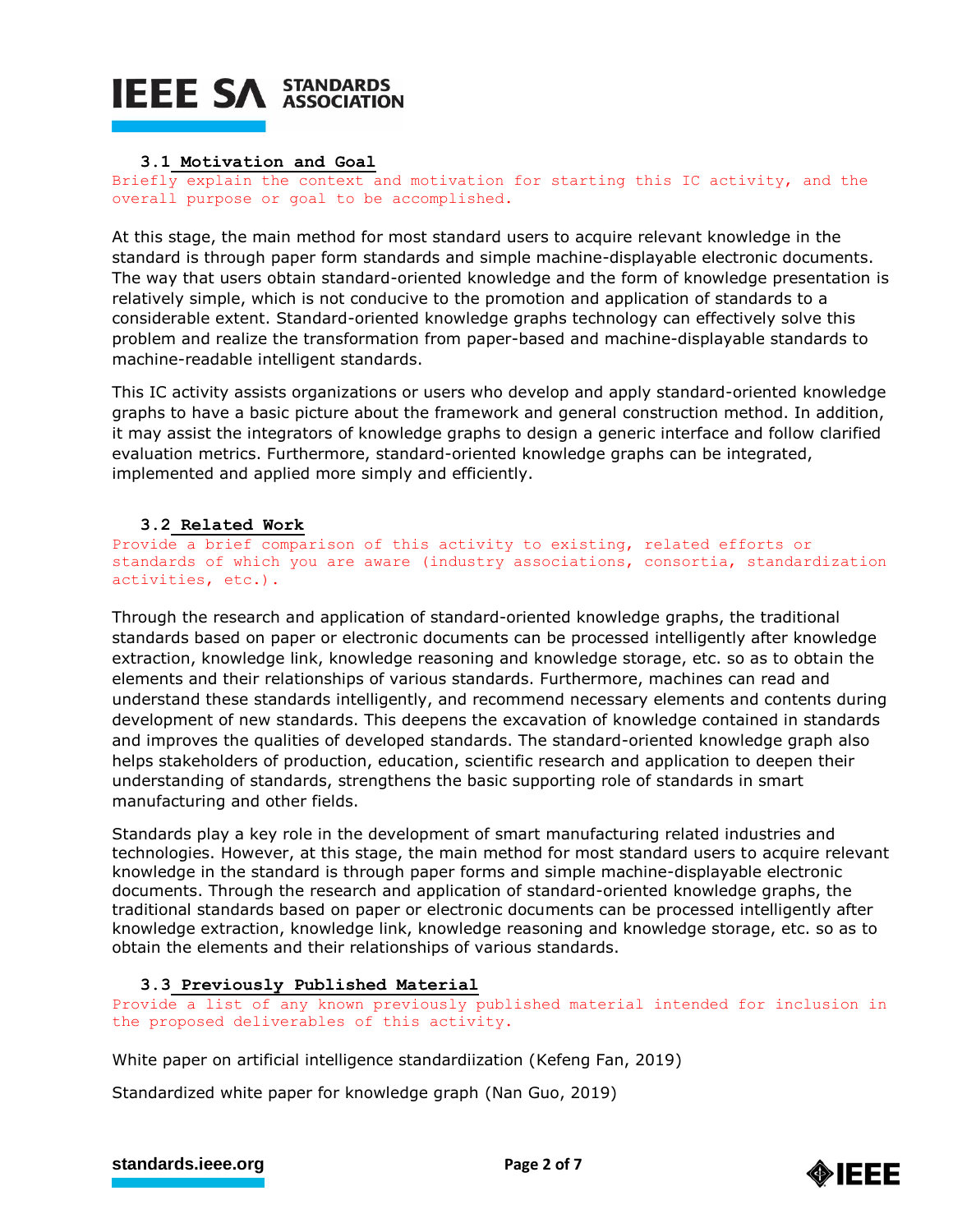

#### **3.4 Potential Markets Served**

Indicate the main beneficiaries of this work, and what the potential impact might be.

Standard development institutions, manufacturers, service suppliers, network equipment manufacturers, equipment suppliers, components & parts suppliers, solution providers, government entities, and not-for-profit organizations.

#### **3.5 How will the activity benefit the IEEE?**

This activity has the following benefits to IEEE:

Knowledge graphs are a new and innovative approach with the potential to enhance standards development and related techniques. The activity will help IEEE to be positioned as a leader in these new techniques.

Firstly, the application of standard-oriented knowledge graph can promote standard research, application, popularization and implementation. In addition, it can make IEEE standards be more concerned about by enterprises. Secondly, the application of standards knowledge graph can simplify standard scientific research work, it is the basis for the transformation from machinereadable to smart standards. It can be proved that the joining of standards knowledge graph activities will bring a brand new working mode to IEEE. Thirdly, the application of standardoriented knowledge graph can enhance the internal connection between standards and form a standard knowledge network. Therefore, it plays the greatest value and role.

#### **4. Estimated Timeframe**

Indicate approximately how long you expect this activity to operate to achieve its proposed results (e.g., time to completion of all deliverables).

#### **Expected Completion Date:**

09/2022

IC activities are chartered for two years at a time. Activities are eligible for extension upon request and review by ICCom and the IEEE-SA Standards Board. Should an extension be required, please notify the ICCom Administrator prior to the twoyear mark.

#### **5. Proposed Deliverables**

Outline the anticipated deliverables and output from this IC activity, such as documents (e.g., white papers, reports), proposals for standards, conferences and workshops, databases, computer code, etc., and indicate the expected timeframe for each.

White papers (09/2022)

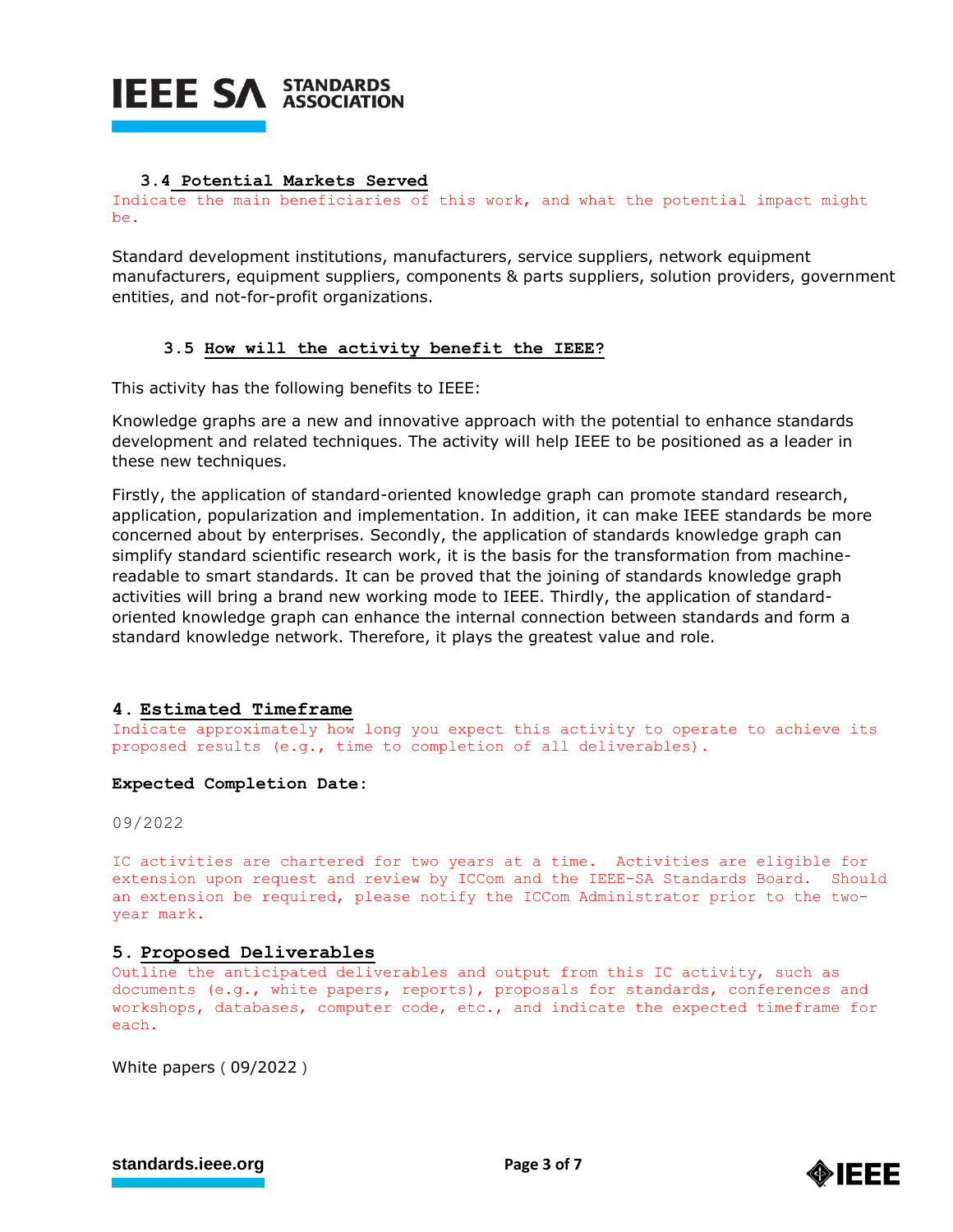

"Standard-oriented Knowledge Graphs White Paper" introduces the background, requirements, driving factors, main technologies, application scenarios, advantages and challenges, and prospects for the future of the standard-oriented knowledge graphs. Through the research and application of the standard knowledge map, deepen the excavation and publicity of the knowledge contained in the standard, help stakeholders in production, education, scientific research, and application to deepen their understanding of the standard, and strengthen the basis of the standard in scientific research and production activities. Standardization would then further enable the development of industry and technology.

#### **5.1 Open Source Software Development**

*Indicate whether this IC Activity will develop or incorporate open source software in the deliverables. All contributions of open source software for use in Industry Connections activities shall be accompanied by an approved IEEE Contributor License Agreement (CLA) appropriate for the open source license under which the Work Product will be made available. CLAs, once accepted, are irrevocable.*

Will the activity develop or incorporate open source software (either normatively or informatively) in the deliverables?:

No

#### **6. Funding Requirements**

Outline any contracted services or other expenses that are currently anticipated, beyond the basic support services provided to all IC activities. Indicate how those funds are expected to be obtained (e.g., through participant fees, sponsorships, government or other grants, etc.). Activities needing substantial funding may require additional reviews and approvals beyond ICCom.

The activity will primarily be supported using the typical support provided by IEEE SA staff for Industry Connections activities.

Any costs associated with in-person meetings will be addressed via meeting fees or via support of meeting host companies.

#### **7. Management and Procedures**

#### **7.1 Activity Oversight Committee**

Indicate whether an IEEE committee of some form (e.g., a Standards committee) has agreed to oversee this activity and its procedures.

#### **Has an IEEE committee agreed to oversee this activity?**

Yes

If yes, indicate the IEEE committee's name and its chair's contact information.

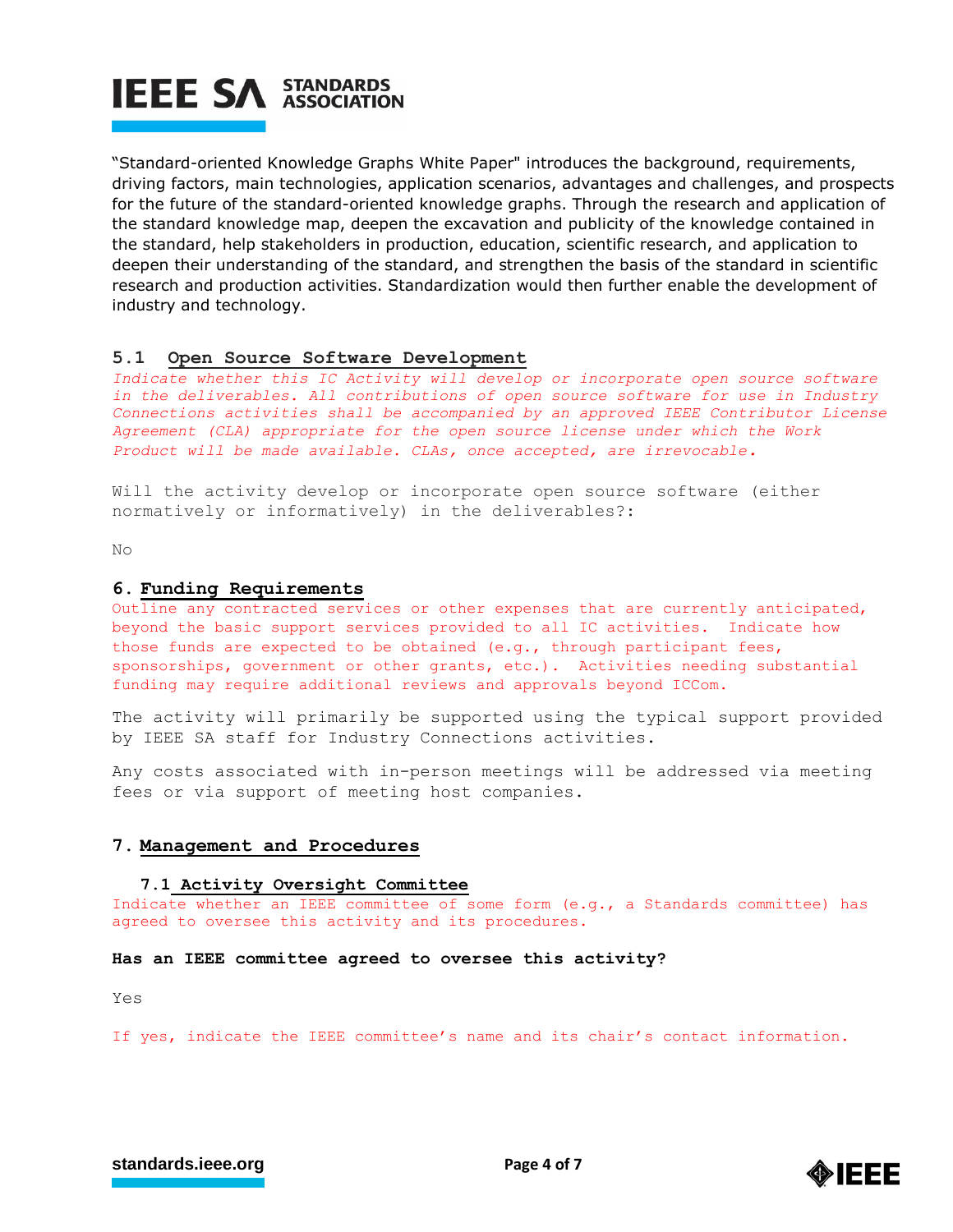# **IEEE SA STANDARDS**

1. C/SM has agreed to be the oversight standard committee. Chair of C/SM (Sha Wei) also welcomes other co-oversight, anticipating this project would be of wider interest. C/SM has experience in:

It has been overseeing 3 knowledge graph standards projects: IEEE P2807 and P2807.1 and P2802.2;

Machine readable standards have been used in smart manufacturing

**IEEE Committee Name:** C/SM **Chair's Name:** Sha Wei **Chair's Email Address:** weisha@cesi.cn

Additional IEEE committee information, if any. Please indicate if you are including a letter of support from the IEEE Committee that will oversee this activity.

IEEE collects personal data on this form, which is made publicly available, to allow communication by materially interested parties and with Activity Oversight Committee and Activity officers who are responsible for IEEE work items.

#### **7.2 Activity Management**

If no Activity Oversight Committee has been identified in 7.1 above, indicate how this activity will manage itself on a day-to-day basis (e.g., executive committee, officers, etc).

Activity Management structure:

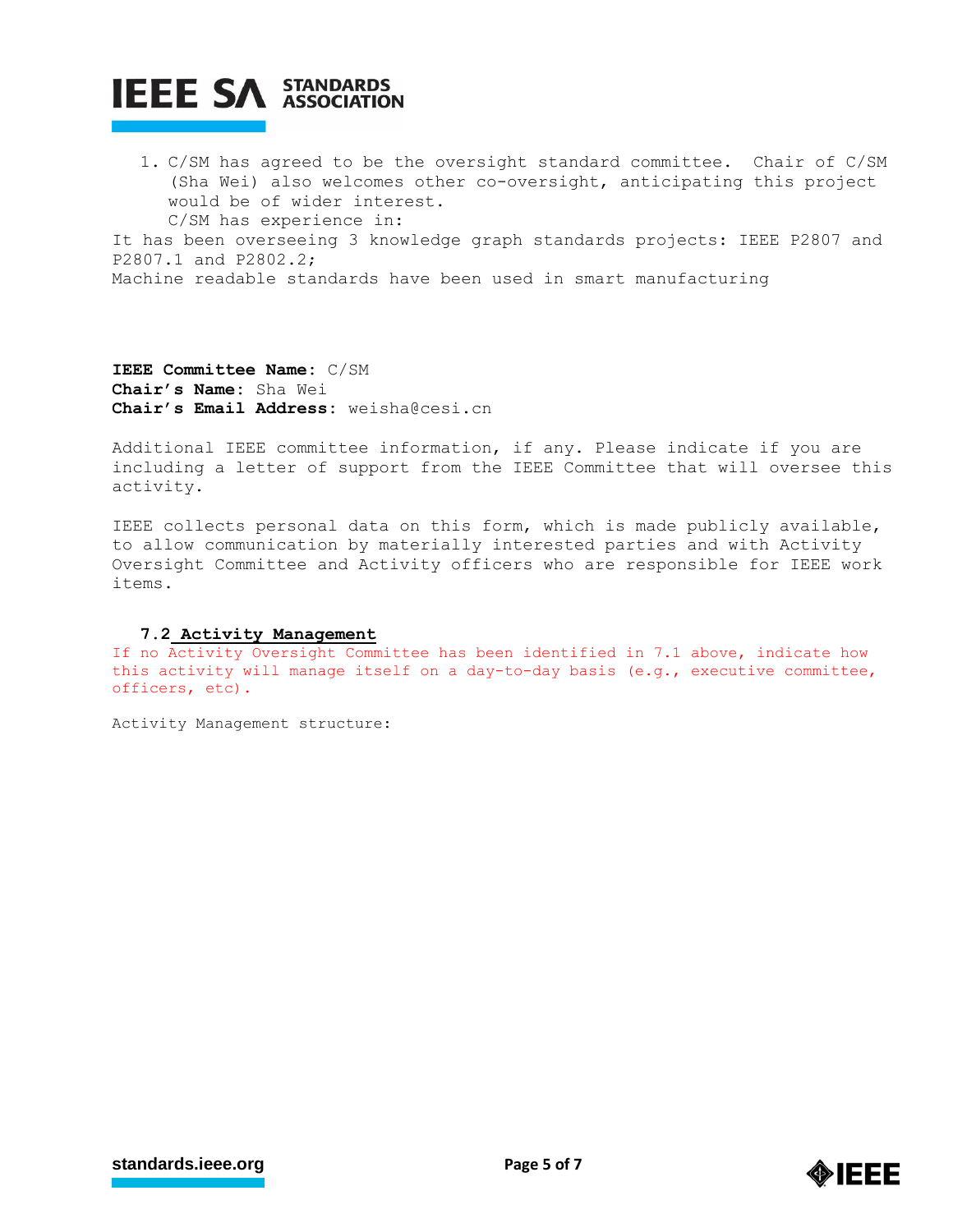



#### **7.3 Procedures**

Indicate what documented procedures will be used to guide the operations of this activity; either (a) modified baseline *Industry Connections Activity Policies and Procedures,* (b) Standards Committee policies and procedures accepted by the IEEE-SA Standards

Board, or (c) Working Group policies and procedures accepted by the Working Group's Standards Committee. If option (a) is chosen, then ICCom review and approval of the P&P is required. If option (b) or (c) is chosen, then ICCom approval of the use of the P&P is required.

IEEE-SA Baseline Policies and Procedures for Industry Connections Activity – Individual Method P&Ps

#### **8. Participants**

#### **8.1 Stakeholder Communities**

Indicate the stakeholder communities (the types of companies or other entities, or the different groups of individuals) that are expected to be interested in this IC activity, and will be invited to participate.

```
standards.ieee.org<br>
Page 6 of 7
```